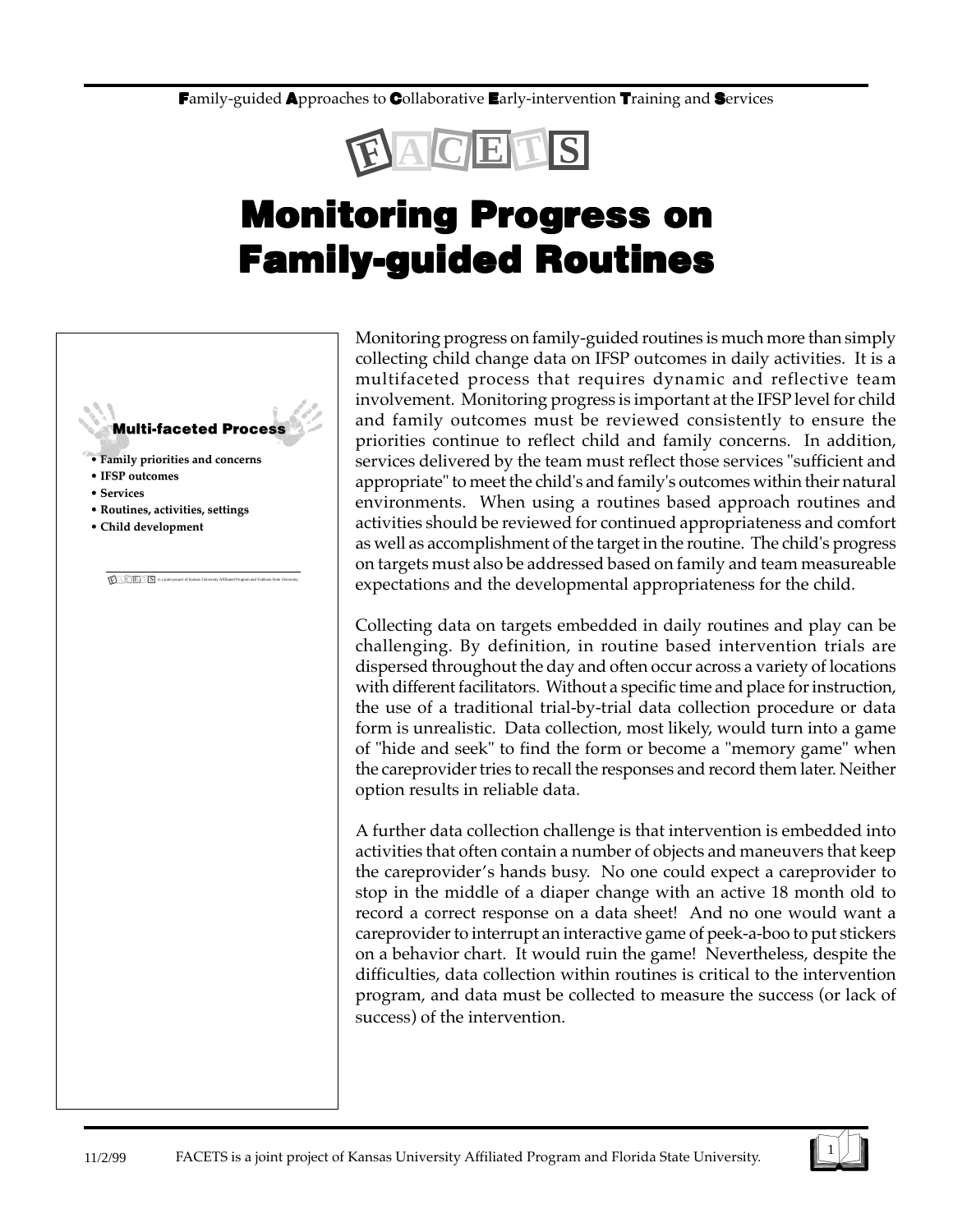

### **Data Analysis**

- **Look across the child's day to check progress on target outcomes across all settings. outcomes across all settings.**
- **Look at number of opportunities taken as compared to number given. number given.**
- **Look at child within groups and alone to check progress with peers and adult**
- **Look at the quality of responses as well as quantity. Look at quality of responses as well as quantity.** • **Carefully analyze all information including times of day and materials before making data based changes in the child's program.**

**F A C E <sup>T</sup> S** is a joint project of Kansas University Affiliated Program and Valdosta State University

Data collection should be viewed as an opportunity for communication between team members, including the family, and therefore be positive and not a chore. Making sure that everyone is aware of their data collection responsibilities and has time to accomplish them, increases satisfaction with progress monitoring procedures.

While the type and amount of data collected should permit appropriate tracking of progress toward targeted outcomes, it is equally important that the frequency of collection reflects the needs of the child. A child who is just beginning to learn a new skill (e.g., using reciprocal leg movement in creeping) may need more careful monitoring by a team member while another child gaining fluency or mastery of a skill(e.g., walking across rough surfaces) may need less.

Because outcomes and children are different, the data collection methods and schedules are likely to be different. Data collection can be quantitative or qualitative depending upon the target to be monitored and the interests of the careprovider. Careproviders are excellent data collectors when the format is a "good fit" for their time constraints and personal style. Anecdotal data collection provides valuable information for collaborative decision-making, positive team communication, and smooth transitions. Anecdotal reporting also provides supplemental information about the child's targeted and emerging skills. Family member and careprovider examples contribute to showing child progress and enhancing the competence of the facilitator in the routine.

"Taking" the data is the critical next step. Data should be collected across a variety of daily activities and caregiving routines. If the child is developing skills across domains, it will be helpful for the careprovider to monitor progress on targets in different routines. For example, the child may practice requesting more and using pincer grasp during snack and may practice turn taking and functional use of objects at play time. While it's likely the careprovider would observe turn-taking and functional object use at snack time also, it may be easier to focus data collection on individual targets during specific routines to increase accuracy of the observations. The team should review the data collected and suggest ways careproviders can switch routines for data collection regularly to be sure the skills are being used consistently throughout the day.



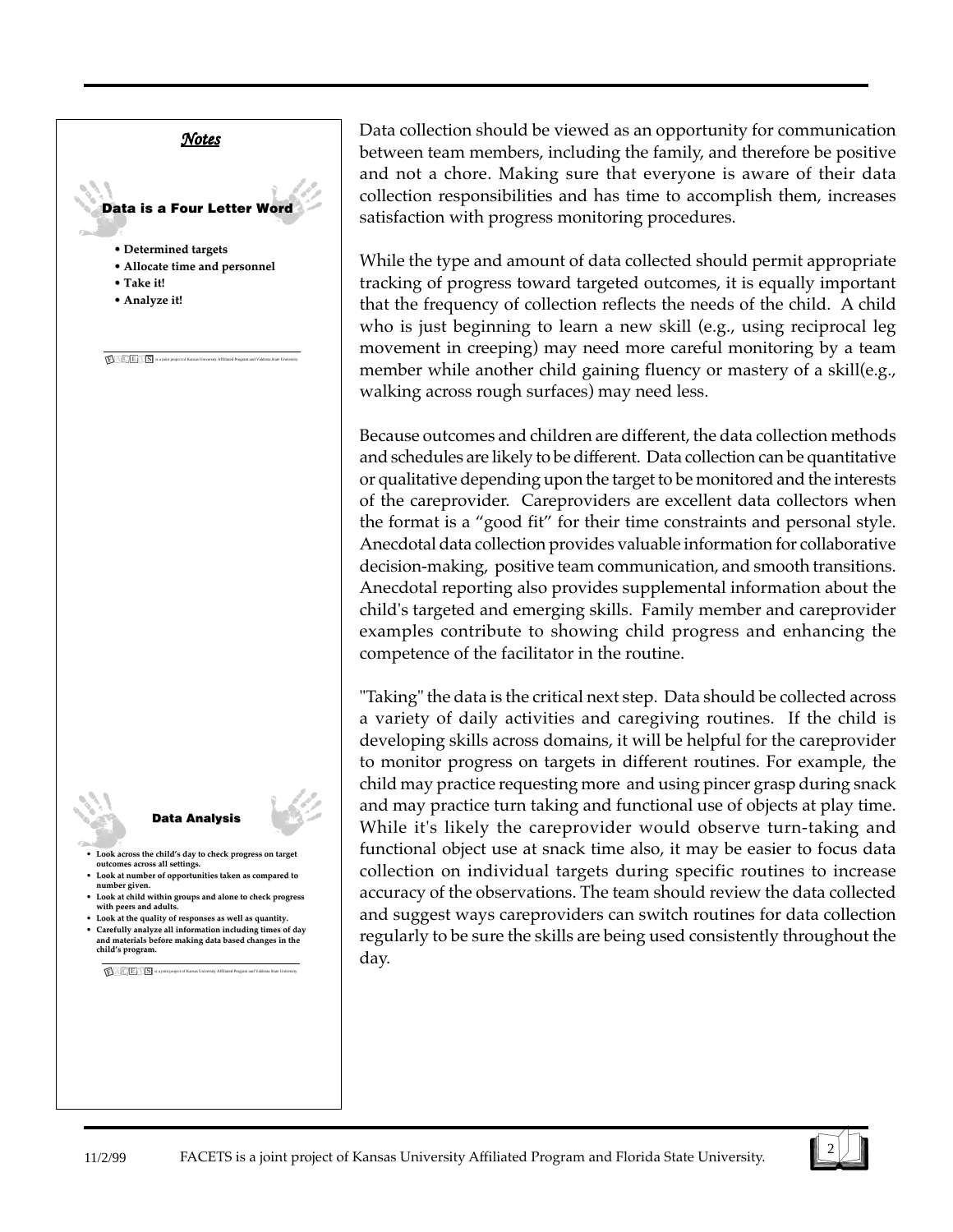

Data collection procedures in routines based intervention should be functional, allowing progress monitoring to be easily incorporated with minimal disruptions to the routine. Data collected should reflect skills used by the child to accomplish the routine outcome. For example, using thumb and finger to pick up a handful of cheerios at breakfast, not 25 trials; walking from the couch to high chair, not 10 feet on 4 out of 5 opportunities. A variety of formats should be explored so that resulting data yields meaningful information for the family and the intervention team. Meaningful data is an integral component in decision making and increases the likelihood of making programmatic choices that are responsive to the child and family. Data should be collected in measurable terms that are relevant to the routine.

If data collection methods are going to be useful to careproviders, they should:

- Be located close to the area where the intervention is most likely to occur. For example, place a tape recorder on the kitchen counter for snack routines; tape the data form to the mirror in the bathroom for bathing or toileting routines; put index card's in the diaper bag.
- Serve as a visual prompt for the data the careprovider is to collect. Add symbols or pictures to illustrate key steps or targets. Too many words to read or complex directions to follow are distracting to the flow of the routine and the interaction between partners.
- Be easy and quick to use. Use a fill-in-the-blank, checklist, or circle-the-response format as often as possible. Leave space for comments or notes. Include the careprovider's input about when and how often the data should be collected. More isn't better, if the data isn't accurate.

Careproviders, especially in childcare settings, find using the schedule matrix an efficient format for data collection. Whatever form or format used must be comfortable and accommodating to the careprovider. Data collection can be more than a form. Some careproviders find it easier to keep the video camera handy and capture snipets of video to monitor progress. Video documentation provides an excellent, up to the minute review for the interventionist and an ongoing record for the family. Careproviders have also used inexpensive tape recorders

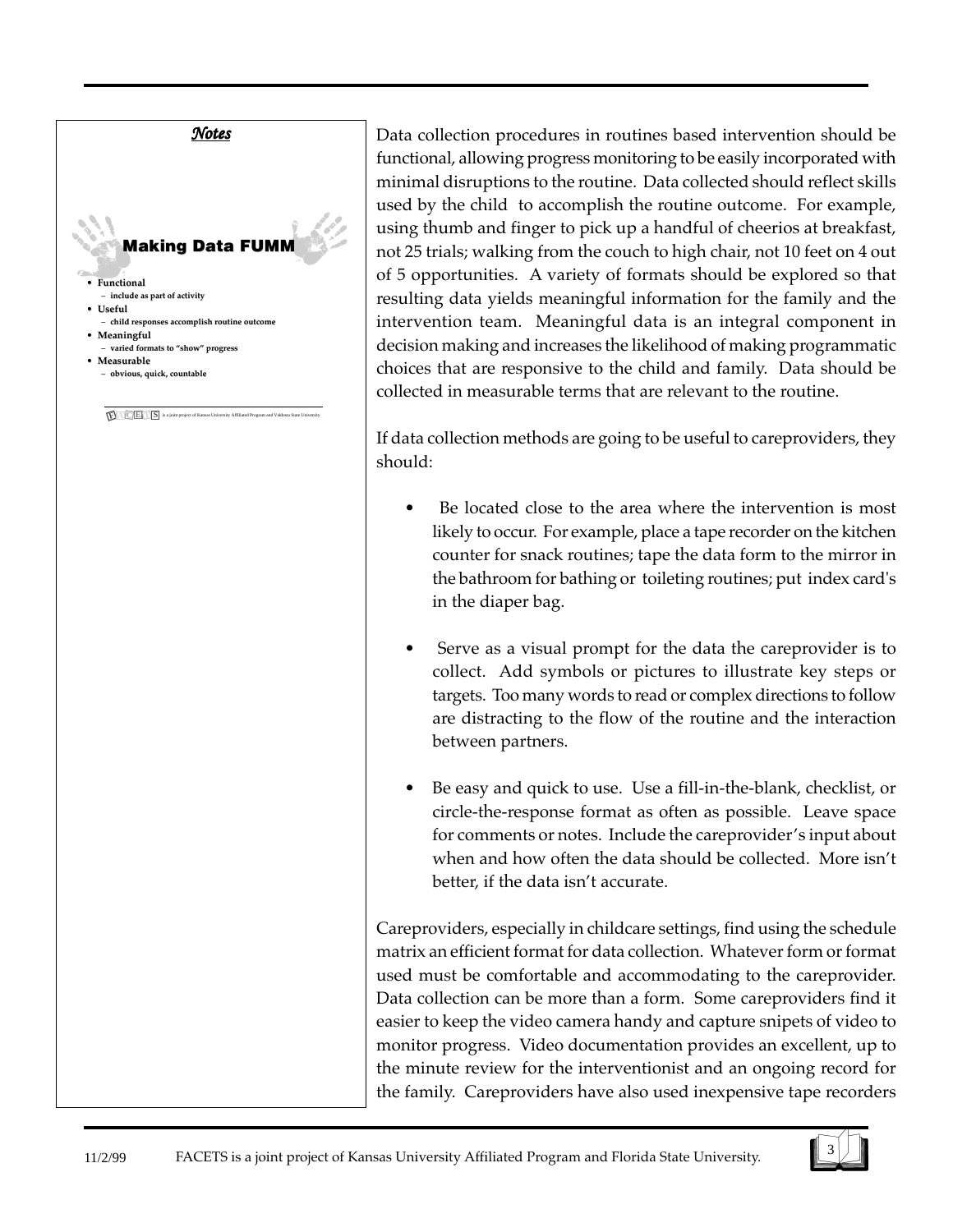**Notes** 

to dictate comments about routines or to identify skills exhibited by the child throughout the day. Photographs of the child using a new skill serves both as data collection and celebration of progress.

Once data is collected, the final and most important step is for the careprovider and team member(s) to discuss the results. The team will want to discuss the number of correct responses and the quality and frequency of the responses. When analyzing the data, it is important to review the same variables (targets, opportunities, facilitators, etc.) used in planning the intervention. Observations of the child in more than one activity are usually necessary prior to making changes in the program. Involvement of careproviders in the analysis facilitates their role as "guides" for the program and helps them make informed decisions about service delivery.

In addition to monitoring progress on specific targets and IFSP outcomes, the team should consider updating curriculum based assessments on a quarterly basis. This update provides a picture of the child across all developmental domains and encourages the team to focus on the "whole child" and not just separate domains or specific targets. This update also supports informed decision making about the frequency and intensity of service delivery and the role different team members play within a dynamic team approach.

Monitoring progress provides opportunities for communication and celebration among team members. Family members report that monitoring progress regularly helps them participate more effectively in assessment and outcome development activities on their child's IFSP. When the team is guided by the family, data becomes a positive experience...not just a four letter word!

References:

Bricker, D., & Cripe, J. W. (1992). An activity-based approach to early intervention. Baltimore, MD: Paul H. Brookes.

Cripe, J. W. & Venn, M. L. (1997). Family-guided routines for early intervention services. Young Exceptional Children, 18-26.

Wolery, M. (1994). Instructional strategies for teaching young children with special needs. In M. Wolery & J., Wilbers (Eds.) Including children with special needs in early childhood programs (pp. 119-140). Washington, DC: National Association for the Education of Young Children.

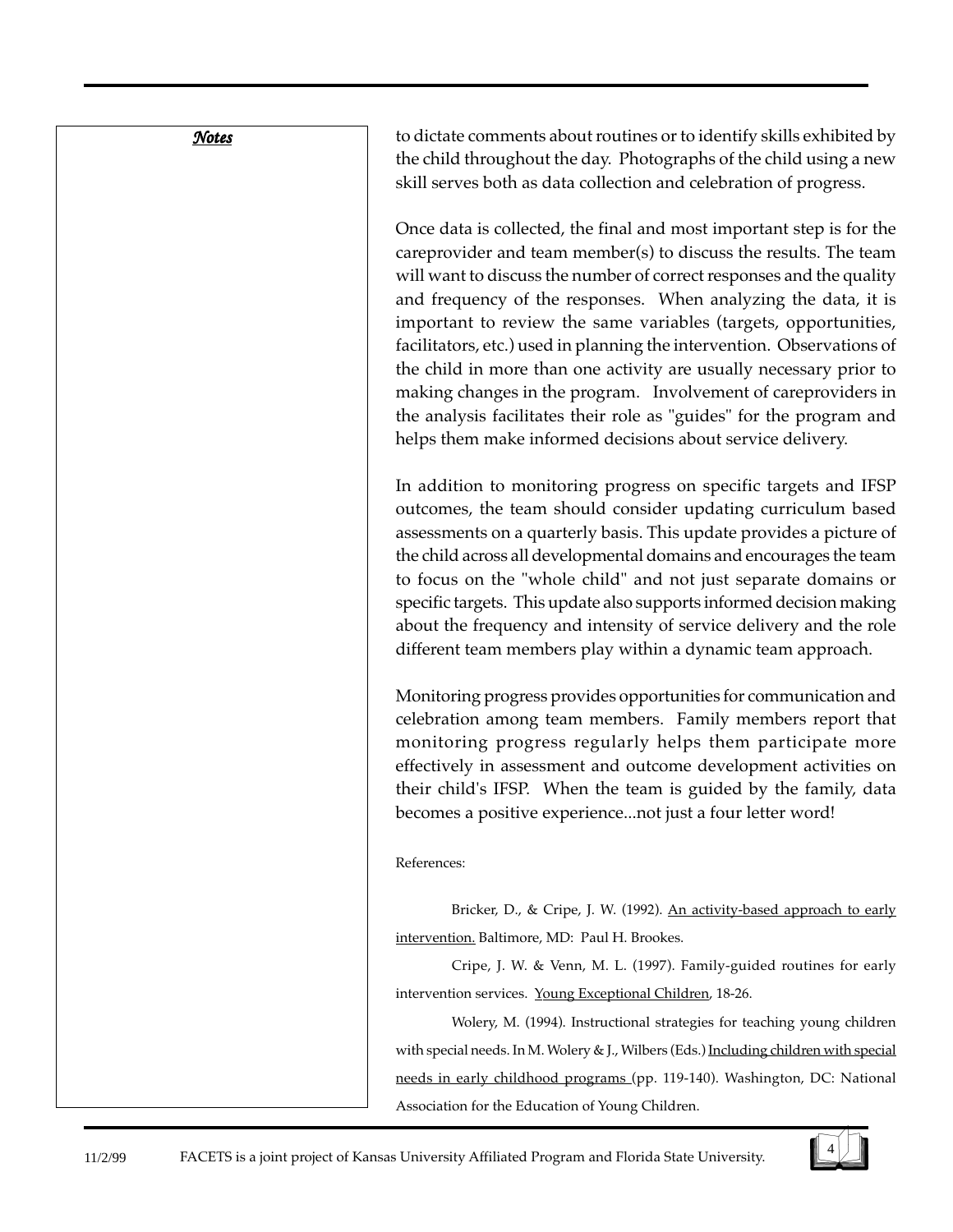### **Marvin and Michael Puzzle Play**



NOTE: Marvin and his brother, Michael (age 6), played with his push button puzzle to increase his coordinated placement of objects in defined spaces. Michael, who was learning to write numbers in kindergarten, wrote down the number of pieces Marvin placed without help each day as they played after school. This was a  $|FUNCTIONAL|$  play activity for both Marvin and Michael.

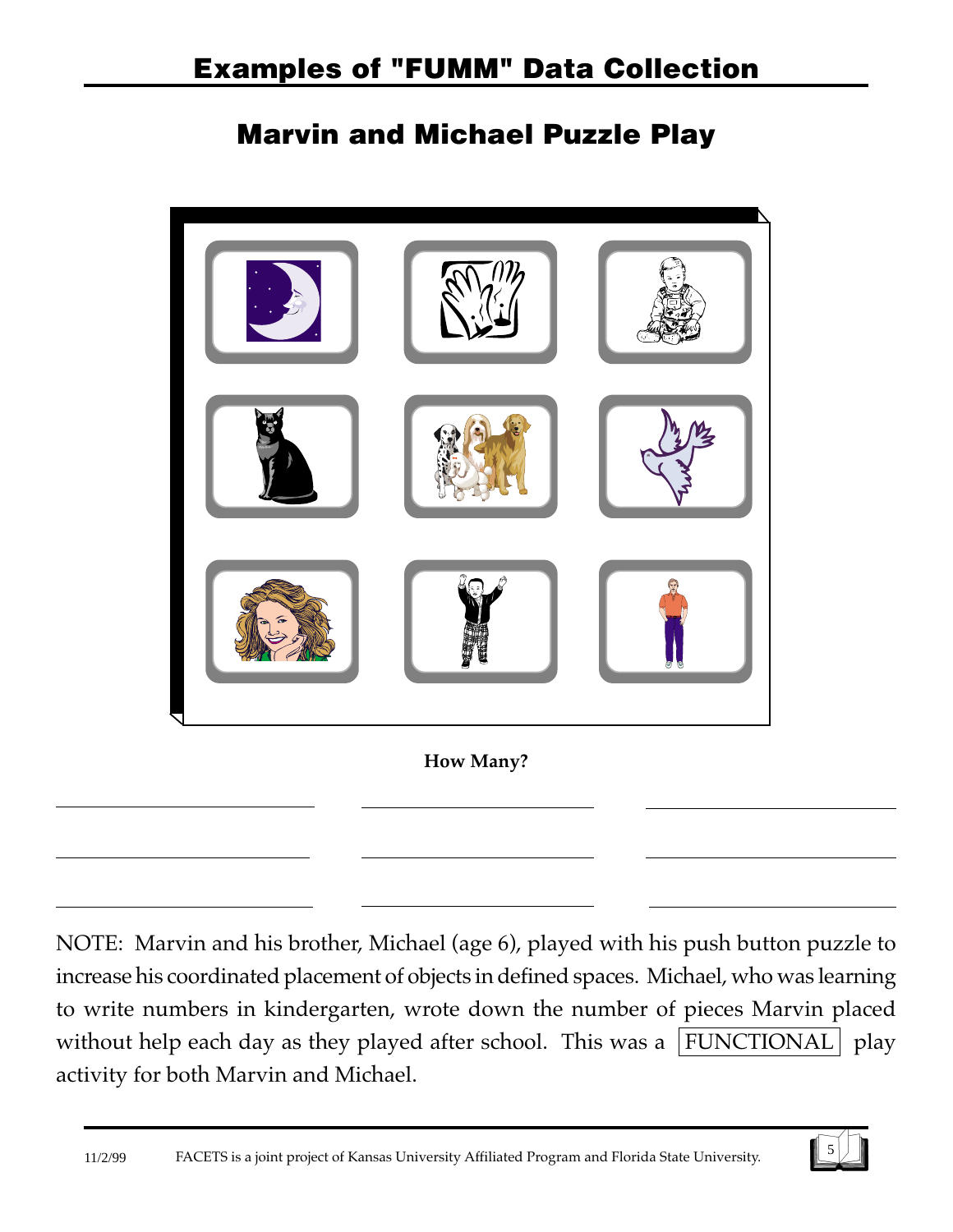# **Anthony's Good and Bad Hair Days**



Note: This data form was roughly the size of an index card and was kept in the pocket of Anthony's diaper bag along with his hairbrush. Progress on multiple targets across domains (i.e., requesting to continue interaction, functional use of objects, placing objects in a defined space) was collected quickly upon completion of hair brushing. This data collection system is USEFUL because it documents Anthony's participation in completing the outcomes of the routine.

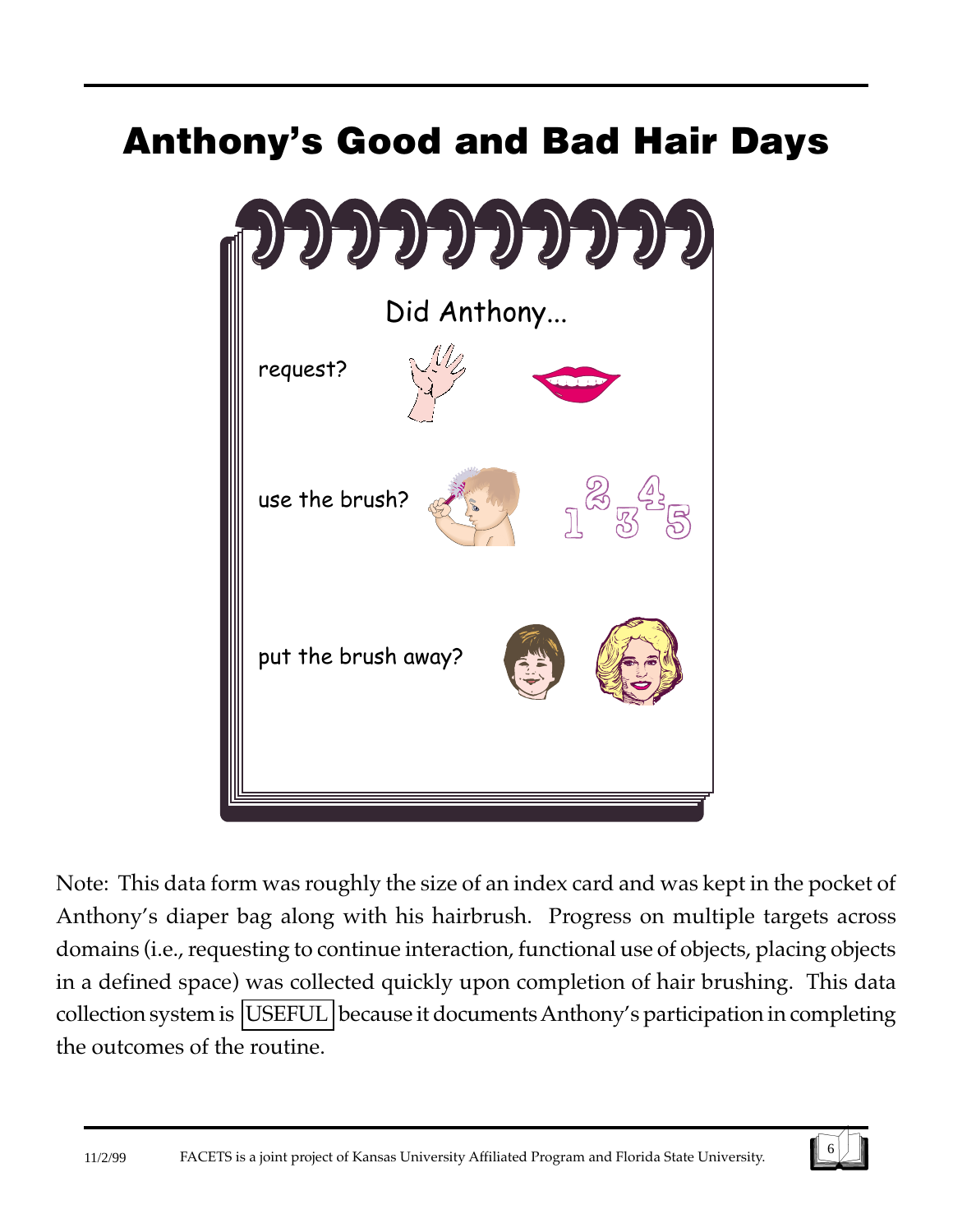

NOTE: This data form provided | MEANINGFUL | information about the intervention plan. The purpose was not to measure child skill but rather to monitor whether the intervention plan remained responsive to the child and family and promoted positive interaction.